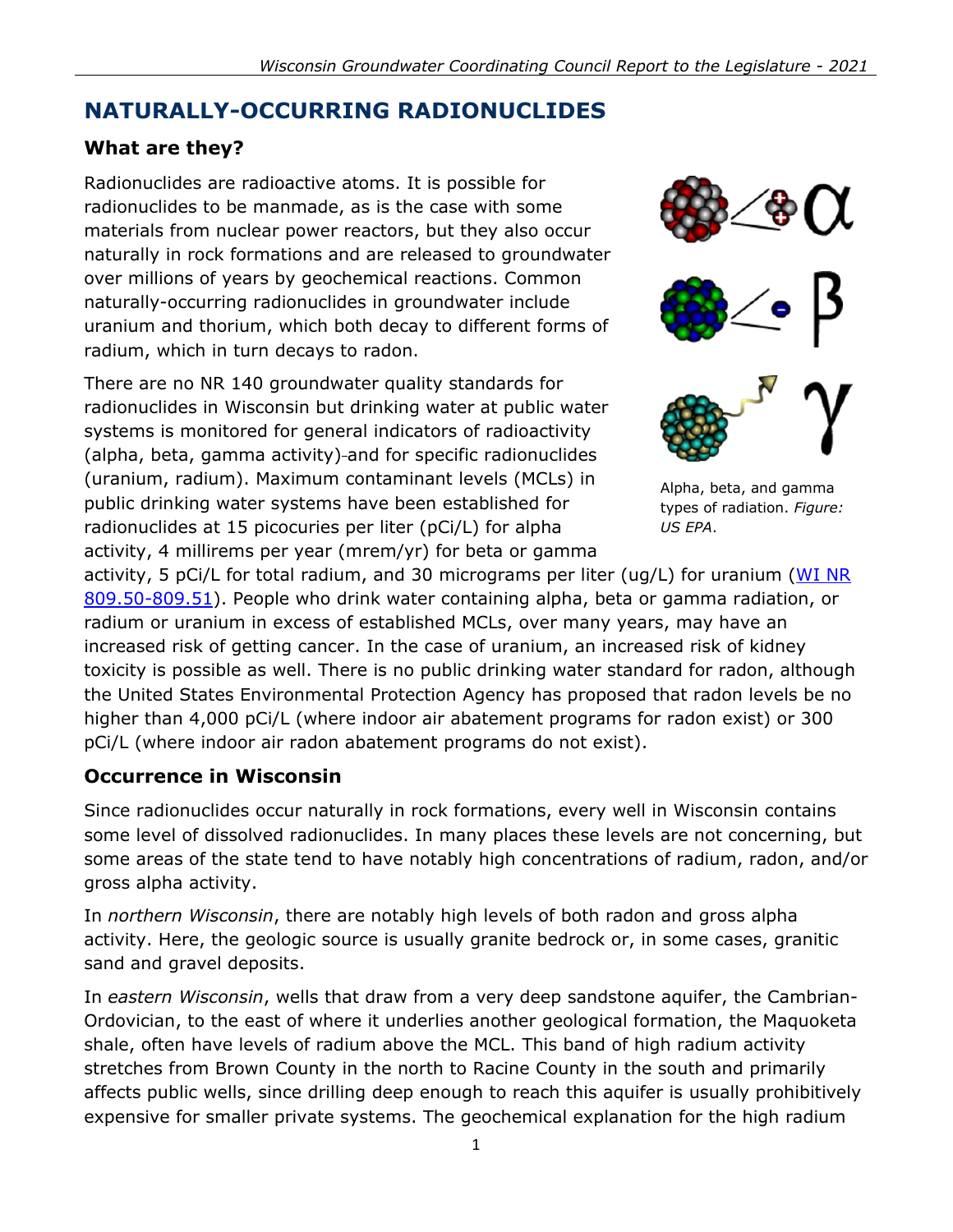levels is that the solubility of radium is related to the solubility of sulfate minerals in this aquifer, and the sulfate minerals that are common to the east of the Maquoketa shale are more soluble than those to the west of the Maguoketa due to the confined conditions and geochemical differences.

About 80 public water systems have exceeded a radionuclide drinking water standard at some point in time. The DNR has been working with these systems since 2003 to ensure that they develop a compliance strategy and take corrective action, so currently less than 10 remain that are providing water in excess of established radionuclide MCLs.

### **GCC Agency Actions**



Area of Wisconsin where most of the wells that exceed the drinking water MCL for radium are located. This band coincides with where the Cambrian-Ordovician sandstone aquifer intersects the Maquoketa shale. *Figure*: *Luczaj and Masarik, 2015*.

By the mid-1980s, regular monitoring of public water supplies in north central Wisconsin seemed to indicate that there was an increased risk of radionuclide contamination in wells drawing from the granite bedrock aquifer. This raised concern since, at the time, drilling to this deeper granite aquifer was viewed as the best alternative if wells in the shallow sand and gravel aquifer became contaminated by manmade sources. After collecting and analyzing nearly 500 samples from this area in the late 1980s, the DNR showed that the granite bedrock aquifer is indeed a significant source of radionuclides, especially *radon*, and the DNR began taking steps to educate well owners and expand the investigation. Follow up work in other regions of the state by the DNR, WGNHS, and DHS also showed that while nearly all aquifers in the state contain some amount of radon (at or above 300 pCi/L), exceedingly high levels (over 4,000 pCi/L) are only found in granite or in sand and gravel deposits derived from granite (Mudrey and Bradbury, 1993). A few studies by University of

Wisconsin researchers at this time also noted that unusually high levels of *radium* in eastern Wisconsin seemed to be related to the Maquoketa shale formation (Taylor and Mursky, 1990; Weaver and Bahr, 1991).

In the early 2000s, the flow patterns and geochemistry of groundwater in southeastern Wisconsin became of great interest as large-scale pumping driven by growing communities outside Milwaukee began to dramatically change groundwater conditions. One puzzle to scientists was why *radium* levels were elevated to the east of the Maquoketa shale in this region but not to the west – conventional understanding of the sources of radium did not seem sufficient to explain observations. Leveraging new models and knowledge about groundwater flow patterns in the Waukesha area, researchers at the University of Wisconsin and WGNHS, funded by the Wisconsin Groundwater Research and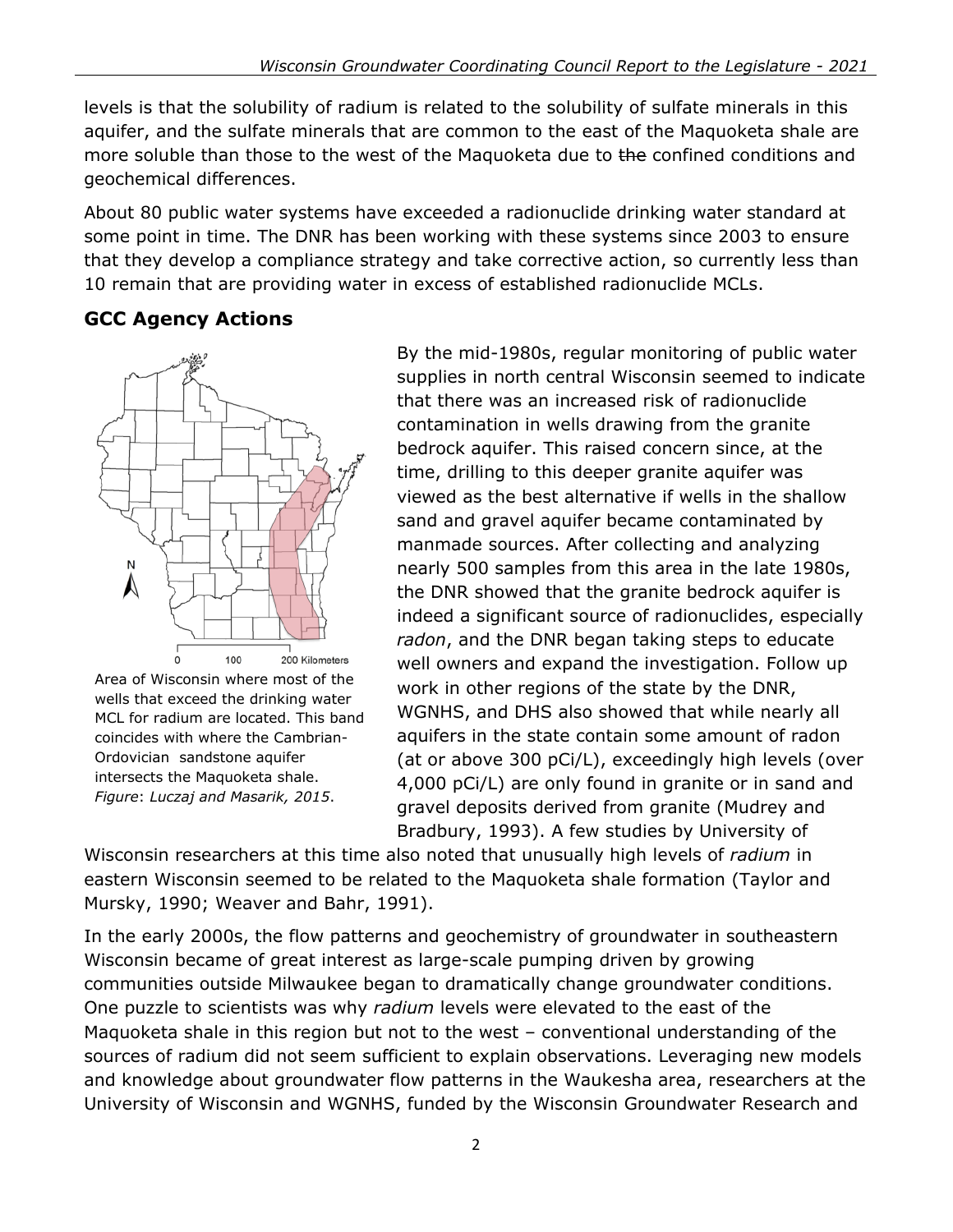Monitoring Program (WGRMP), elucidated the relationship between radium and sulfate minerals in the area, collecting much needed information on the geochemical backdrop of the region in the process (Grundl and Cape, 2006; Grundl et al. 2006).

A study of radium in groundwater, in the Cambrian-Ordovician aquifer system, was conducted in the vicinity of Madison in 2016 - 2017 (Mathews et al. 2019). This study evaluated radium occurrence in groundwater relative to several geochemical parameters, as well as the presence of naturally occurring radium "parent elements", uranium and thorium, in aquifer bedrock units. The Cambrian-Ordovician aquifer in central Wisconsin is composed of an unconfined bedrock aquifer unit and a confined bedrock aquifer unit, separated by the Eau Claire shale aquitard. Radium parent radionuclides  $(^{238}$ U and  $^{232}$ Th) were found associated with both the Eau Claire shale aquitard and bedrock layers in both unconfined and confined Cambrian-Ordovician aquifer units. The study found an association in the upper, unconfined aquifer unit, between elevated levels of radium in groundwater and relatively high levels of total dissolved solids (TDS). High TDS in groundwater, creating competition between radium and other dissolved ions for sorption sites, is proposed as the explanation for the elevated groundwater radium found in the unconfined aquifer unit. Elevated groundwater radium in the lower, confined aquifer unit was found to be associated with very low groundwater dissolved oxygen (DO) levels. Dissolution of iron and manganese hydroxide radium adsorption sites occurs under low DO conditions and adsorbed radium can be mobilized into groundwater under those geochemical conditions.

The Wisconsin State Laboratory of Hygiene and other WGRMP-funded researchers have also made advances in sampling techniques and laboratory testing for radionuclide parameters, which tend to be very sensitive to collection and analysis methods. These studies have demonstrated how simple differences in approaches can cause one analysis to conclude a water sample is below the MCL while another can conclude the opposite about the same sample (Sonzogni et al., 1995; Arndt and West, 2004). Following these findings, researchers have developed corrections and guidelines to ensure reported test results are as accurate as possible.

## **Future Work**

The DNR continues to work with public water systems that exceed drinking water standards for radionuclides to bring them into compliance. Options include blending water high in radionuclides with water from sources containing lower levels of radionuclides, finding an alternative water supply or constructing a new well in a low radionuclide aquifer, and softening or applying another effective radionuclide removal treatment technique to the water supply. The need for compliance with radium drinking water standards is the main reason the city of Waukesha sought, and received approval under the Great Lakes Compact, for diversion of Lake Michigan water.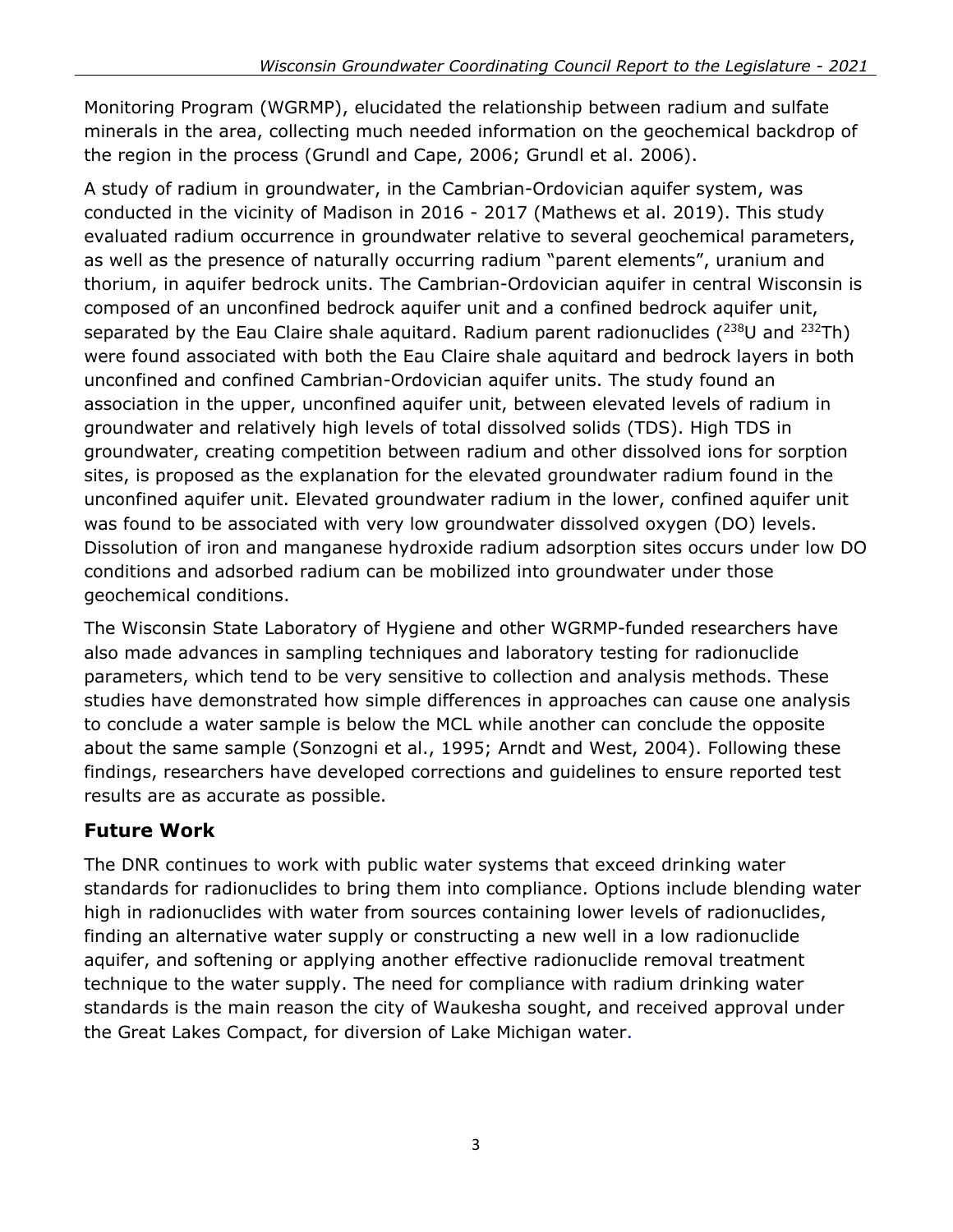#### **Further Reading**

[DHS resources for contaminants in drinking water](https://www.dhs.wisconsin.gov/water/index.htm)

[DNR overview of radium in drinking water wells](https://dnr.wi.gov/files/PDF/pubs/DG/DG0008.pdf)

[DNR overview of radon in drinking water wells](https://dnr.wisconsin.gov/topic/Wells/radon.html)

[WGNHS report on distribution of radionuclides in groundwater](https://wgnhs.wisc.edu/catalog/publication/000787/resource/wofr199309)

#### **References**

Arndt, M. F. 2010. Evaluation of gross alpha and uranium measurements for MCL compliance. Water Research Foundation. Project 3028. Available at [https://www.waterrf.org/research/projects/evaluation-gross-alpha-and-uranium](https://www.waterrf.org/research/projects/evaluation-gross-alpha-and-uranium-measurements-mcl-compliance)[measurements-mcl-compliance](https://www.waterrf.org/research/projects/evaluation-gross-alpha-and-uranium-measurements-mcl-compliance)

Arndt, M. F., and L. West. 2004. A Study of the factors affecting the gross alpha measurement, and a radiochemical analysis of some groundwater samples from the state of Wisconsin exhibiting an elevated gross alpha activity. Wisconsin groundwater management practice monitoring project, DNR-176. Available at <http://www.slh.wisc.edu/wp-content/uploads/2013/10/dnrfinal.pdf>

Grundl, T. and M. Cape. 2006. Geochemical factors controlling radium activity in a sandstone aquifer. Ground Water 44(4):518-527.

Grundl, T., K. Bradbury, D. Feinstein, S. Friers, D. Hart. 2006. A Combined Hydrologic/Geochemical Investigation of Groundwater Conditions in the Waukesha County Area, WI. Wisconsin groundwater management practice monitoring project, WR03R002. Available at [https://www.wri.wisc.edu/research/a-combined-hydrogeologic-geochemical](https://www.wri.wisc.edu/research/a-combined-hydrogeologic-geochemical-investigation-of-groundwater-conditions-in-the-waukesha-county-area-wi/)[investigation-of-groundwater-conditions-in-the-waukesha-county-area-wi/](https://www.wri.wisc.edu/research/a-combined-hydrogeologic-geochemical-investigation-of-groundwater-conditions-in-the-waukesha-county-area-wi/)

Luczaj, J. and K. Masarik. 2015. Groundwater quantity and quality issues in a water-rich region: examples from Wisconsin, USA. Resources, 4(2):323-357. Available at: <http://www.mdpi.com/2079-9276/4/2/323>

Mathews, M., Gotkowitz, M., Ginder-Vogel, M. 2019. Effect of geochemical conditions on radium mobility in discrete intervals within the Midwestern Cambrian-Ordovician aquifer system. Wisconsin Groundwater Research and Monitoring Program - Final Report for Project number WR16R006. Available at: [https://www.wri.wisc.edu/wp](https://www.wri.wisc.edu/wp-content/uploads/FinalWR16R006.pdf)[content/uploads/FinalWR16R006.pdf](https://www.wri.wisc.edu/wp-content/uploads/FinalWR16R006.pdf)

Mudrey, M. G. and K. R. Bradbury. 1993. Distribution of radionuclides in Wisconsin groundwater. Wisconsin Geological and Natural History Survey, Open-File Report 1993-09. 19 p. Available at <http://wgnhs.uwex.edu/pubs/wofr199309/>

Sonzogni, W. C., D. M. Schleis, L. E. West. 1995. Factors affecting the determination of radon in groundwater. Wisconsin groundwater management practice monitoring project, DNR-111. Available at <http://digital.library.wisc.edu/1711.dl/EcoNatRes.SonzogniFactors>